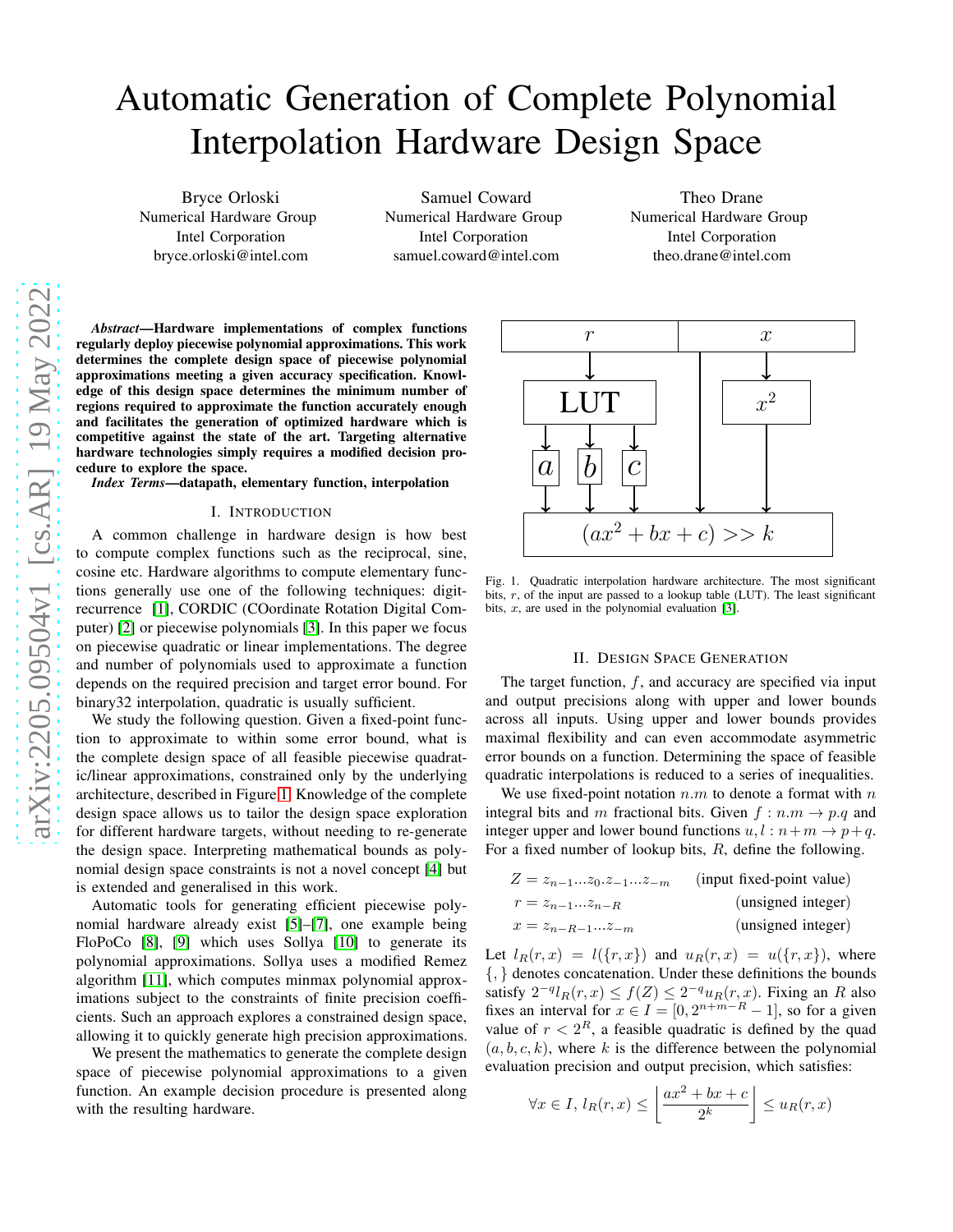or equivalently (the  $x \in I$  being implied in the remainder)

$$
\forall x \quad l_R(r,x) \le \frac{ax^2 + bx + c}{2^k} < u_R(r,x) + 1.
$$

Rearranging gives necessary and sufficient existence conditions for c.

<span id="page-1-8"></span>
$$
2^{k}l_{R}(r,x) - ax^{2} - bx \le c < 2^{k}(u_{R}(r,x) + 1) - ax^{2} - bx \tag{1}
$$

If a feasible c exists then  $\forall x, y$ :

<span id="page-1-0"></span>
$$
2^{k}l_{R}(r,x) - ax^{2} - bx < 2^{k}(u_{R}(r,y) + 1) - ay^{2} - by.
$$
 (2)

Introducing,

$$
d(r, x, y) = \frac{u_R(r, y) + 1 - l_R(r, x)}{y - x},
$$

reminiscent of a numerical derivative, we can bound b, under some assumptions. Eqn. [2](#page-1-0) is trivially true for  $x = y$ .

$$
x < y \Rightarrow b < 2k d(r, x, y) - a(x + y)
$$
 (3)

$$
x > y \Rightarrow b > 2k d(r, x, y) - a(x + y)
$$
 (4)

If a feasible b exists then  $\forall x \leq y$  and  $w \leq z$ :

<span id="page-1-1"></span>
$$
2kd(r, y, x) - a(x + y) < 2kd(r, w, z) - a(z + w). \tag{5}
$$

Eqns. [2](#page-1-0) & [5](#page-1-1) are necessary and sufficient conditions on existence since  $k$  can be increased until the intervals contain an integer. Finally we bound  $a$ , using expressions that are closely related to numerical second derivatives.

$$
x + y = w + z : d(r, y, x) < d(r, w, z) \tag{6}
$$

$$
x + y < w + z : \frac{a}{2^k} < \frac{d(r, w, z) - d(r, y, x)}{w + z - x - y} \tag{7}
$$

$$
x + y > w + z : \frac{a}{2^k} > \frac{d(r, y, x) - d(r, w, z)}{x + y - w - z}
$$
 (8)

Introducing further definitions,

$$
M(r,t) = \max_{\substack{x \le y \\ x+y=t}} d(r,y,x), \quad m(r,t) = \min_{\substack{w \le z \\ w+z=t}} d(r,w,z).
$$

The necessary and sufficient conditions for the existence of a feasible polynomial over a given region specified by  $r$  are:

$$
\forall t \, M(r, t) < m(r, t) \text{ and} \tag{9}
$$

$$
\max_{t < s} \frac{M(r, s) - m(r, t)}{s - t} < \min_{t < s} \frac{m(r, s) - M(r, t)}{s - t}.\tag{10}
$$

These bounds are intuitive because we bound the  $b$  coefficient by something resembling a first derivative and  $a$  by a second derivative term.

To generate the design space for a value of  $R$ , we test whether Eqns. [9](#page-1-2) & [10](#page-1-3) hold for all  $r \in [0, 2^R - 1]$ . Satisfiability implies existence of at least one feasible quadratic in each region, and we proceed to establish a dictionary of coefficients. Eqns. [7](#page-1-4) & [8](#page-1-5) determine an interval  $[a_0, a_1]$  of valid a values for  $k = 0$ . Then  $\forall a \in [a_0, a_1]$ , we solve Eqns. [3](#page-1-6) & [4](#page-1-7) to generate the interval  $[b_0, b_1]$  of values, increasing k if necessary to ensure we obtain at least one valid b in each region. Lastly, for each valid  $(a, b)$  pair we solve Eqn. [1,](#page-1-8) yielding an interval of valid  $c$  values. Across all regions  $k$ is constant. The result of this process is a nested dictionary of valid polynomial coefficients for fixed  $k$  and  $R$  values.

This dictionary represents the complete design space of feasible quadratic polynomials that satisfy the given upper and lower bound functions across the complete input space. If  $\forall r \in [0, 2^R - 1]$ ,  $0 \in [a_0, a_1]$  then a piecewise linear approximation will suffice, resulting in smaller and faster hardware.

## *A. Performance*

Design space generation involves many 2-D searches across a potentially large search space, evaluating expressions of the form  $\max_{x \leq y} D(x, y)$ , where  $D(x, y) = \frac{g(y) - h(x)}{y - x}$ , for some g and  $h$ , or the minimum of such expressions. To improve scalability we optimise these searches. A naive implementation would iterate across the complete 2-D space. In practice, we skip iterations of this search due to claim [II.1.](#page-1-9)

<span id="page-1-9"></span><span id="page-1-7"></span><span id="page-1-6"></span>**Claim II.1.** Let  $(x', y')$  be the arguments which maximise  $D(x, y)$  *across all*  $x < x'$ . Then for  $x > x'$ ,

$$
D(x', y') \leq \frac{h(x) - h(x')}{x - x'} \Rightarrow \nexists y \text{ s.t. } D(x, y) > D(x', y').
$$

*Proof.* Suppose  $\exists x > x'$  and  $y > x$  s.t.  $D(x, y) > D(x', y')$ , it follows that  $D(x, y) > D(x', y)$ , since  $D(x', y')$  maximal. Expanding the definition of  $D$  and re-arranging,

$$
(x - x')g(y) + x'h(x) > y(h(x) - h(x')) + xh(x').
$$

<span id="page-1-4"></span>Subtracting  $x'h(x')$  from both sides and re-arranging,

$$
D(x', y) > \frac{h(x) - h(x')}{x - x'}.
$$

<span id="page-1-5"></span>Since  $D(x', y') \ge D(x', y)$ , we have exactly the converse of the condition in our claim.  $\Box$ 

Using this optimization the runtime of the design space generation is five times faster for a 16 bit reciprocal approximation running single threaded on an Intel Xeon E3-1270 CPU.

<span id="page-1-3"></span><span id="page-1-2"></span>There is a computational tradeoff between the number of regions the input interval is sub-divided into  $(R)$ , versus the input range that each polynomial must span, corresponding to the number of inputs to check for each polynomial. Empirical results for a 16 bit design suggest the runtime is  $\mathcal{O}(R^{-3})$ . The design space generation algorithm scales exponentially in the number of bits of precision so these speedup techniques can improve runtimes in practical cases but do not substantially expand the space of computationally feasible designs.

# III. DESIGN SPACE EXPLORATION

Having generated the design space, we must now derive efficient methods to explore this space. The exploration procedure can be tailored to the target hardware technology, one of the major advantages of generating the complete design space. In the procedures presented here we will have a target number of lookup bits to be used, as the optimal lookup table (LUT) size is non-obvious as we shall see in [§IV.](#page-2-0)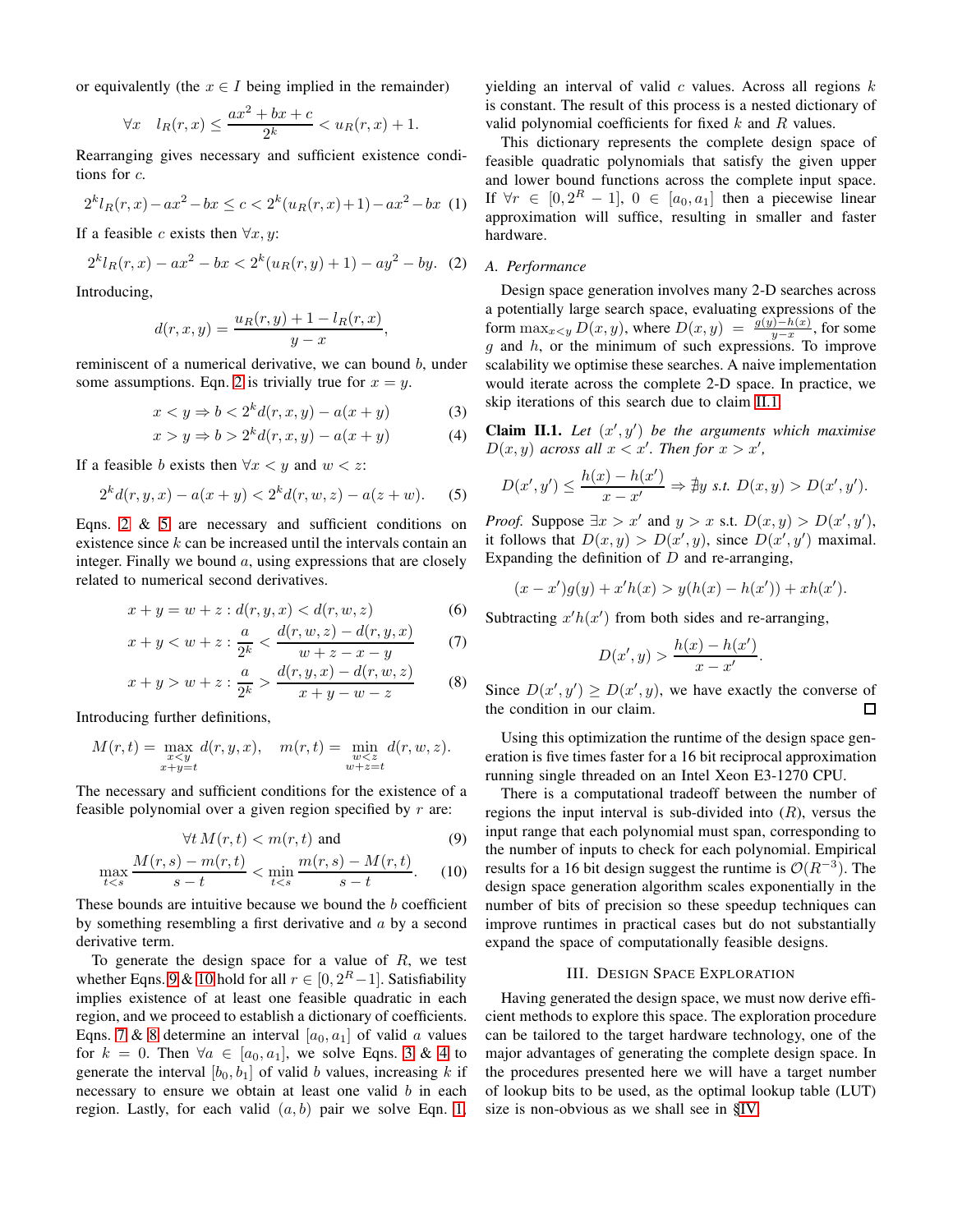There are two distinct paths through the hardware design presented in Figure [1,](#page-0-0) one through the square operation and one through the LUT, since these two execute in parallel. In this work we will assume that the square path is critical and target optimized ASIC designs. Optimisations performed on one part of the design restrict the available optimisations in other parts of the design, so decision procedure tuning is important. The decision procedure used in this work is the following.

- 1) Minimize  $k$  minimize polynomial evaluation precision
- 2) Maximize square input truncation
- 3) Maximize linear input truncation
- 4) Minimize  $a$ , then  $b$ , then  $c$  bitwidths

The procedure begins by minimizing  $k$ , which is found via Eqns. [2](#page-1-0)  $\&$  [5.](#page-1-1) We then maximise the square truncation, asking what is the maximum integer  $i$ , such that a valid  $a(x[m - 1 : i])^2 + bx + c$  exists in all regions, where m is the bitwidth of  $x$ . Intuitively, we often think of higher order terms as correction terms, so we can tolerate some error in them, to gain performance. Such truncation is found in other approaches [\[6\]](#page-3-10). Only a subset of the polynomials  $(a, b, c)$  for each region can tolerate the error induced by the maximal square truncation, so we discard those that cannot. We then similarly calculate maximal j, such that  $a(x|m-1)$ :  $|i|)^2 + bx[m-1 : j] + c$  is still valid, introducing further error and hence further candidates are discarded. Lastly, we minimise the precision required to represent the coefficients,  $a$  then  $b$  and finally  $c$ . For each coefficient, we have a set of valid integer values per region, which we separate into positive and negative sets (and take absolute values), then run Algorithm [1](#page-2-1) on each set and take the minimum of the two returned precisions. With the precision of the coefficient defined we then prune the dictionary, removing any candidates that require a higher precision. From the remaining feasible polynomials we pick the first polynomial for each region.

<span id="page-2-1"></span>

| <b>Algorithm 1</b> Precision Minimization Algorithm               |  |  |  |  |  |
|-------------------------------------------------------------------|--|--|--|--|--|
| <b>Require:</b> $S = \{S_r \subseteq \mathbb{N}   r = 02^R - 1\}$ |  |  |  |  |  |
| // Number of trailing zeros for each element                      |  |  |  |  |  |
| for $r = 02^R - 1, s \in S_r$ do                                  |  |  |  |  |  |
| $\triangleright$ trailing zeros                                   |  |  |  |  |  |
|                                                                   |  |  |  |  |  |
| $\triangleright$ max valid truncation                             |  |  |  |  |  |
| <i>ll</i> Calculate the optimal number of zeros to truncate       |  |  |  |  |  |
|                                                                   |  |  |  |  |  |
| $\triangleright$ prune each set                                   |  |  |  |  |  |
| $\triangleright$ num bits for s                                   |  |  |  |  |  |
|                                                                   |  |  |  |  |  |
| $\triangleright$ min precision                                    |  |  |  |  |  |
|                                                                   |  |  |  |  |  |

Alternative decision procedures were explored, such as prioritizing LUT optimsization, but this yielded inferior areadelay profiles for the generated hardware. Further optimizations such as sum of product truncation were also explored but again yielded worse hardware.



<span id="page-2-2"></span><span id="page-2-0"></span>Fig. 2. 23 bit reciprocal using 7 lookup bits to compute  $\frac{1}{1-x}$ , demonstrating competitiveness across the delay spectrum against industrial state of the art.

## IV. RESULTS

We implemented a piecewise polynomial generating tool using PyPy 3.7. Upper and lower bounding functions are produced using Python's math library or standard integer computations. We automatically generated Register Transfer Level (RTL) implementations of three complex functions: reciprocal, base two logarithm and base two exponential, at relevant precisions and all possible LUT height targets with an accuracy of one unit in the last place (ULP), which matches the default accuracy of FloPoCo [\[8\]](#page-3-6) and DesignWare [\[12\]](#page-3-11). Hardware was generated on an Intel Xeon E3-1270 CPU and synthesised using Synopsys Design Compiler for a TSMC 7nm cell library.

For the reciprocal function, behavioural RTL producing both Round to Zero and Round to  $+\infty$  can be written using only integer operations. The generated reciprocal is verified against this behavioural using Synopsys HECTOR technology, a formal equivalence checking tool. For logarithm and exponential, we verified that the hardware generated a result between our Python generated bounds using HECTOR.

Table [I](#page-3-12) presents logic synthesis results for a number of fixed-point designs and compares them against the industrial state of the art, Synopsys DesignWare [\[12\]](#page-3-11). On average the proposed implementations improve the area-delay product by 7%. In floating point implementations of functions such as reciprocal and logarithm, the piecewise polynomial approximation is the resource intensive computation since exponent handling is comparatively cheap. These designs could easily be combined with parameterised exponent handling code to generate complete floating point architectures.

Figure [2](#page-2-2) presents complete area-delay profiles for the competing 23 bit implementations of the reciprocal function. We note that the proposed hardware is competitive across the delay spectrum offering area improvements at several delay targets. This is respectable since Designware is not static as the architecture selected by logic synthesis varies with delay.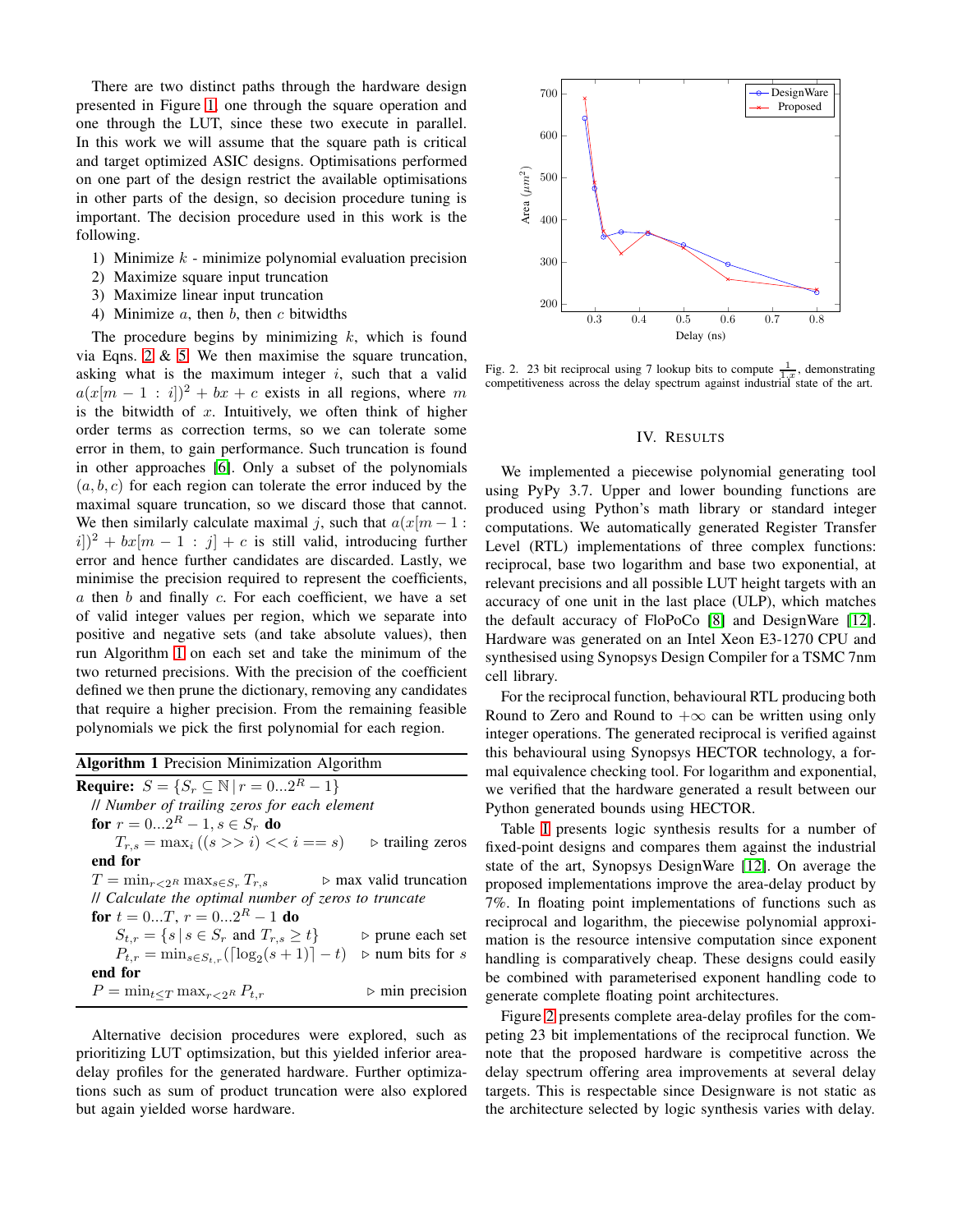<span id="page-3-12"></span>TABLE I LOGIC SYNTHESIS RESULTS FOR MINIMUM OBTAINABLE DELAY TARGET COMPARING AGAINST EQUIVALENT DESIGNWARE COMPONENTS. WE SELECT THE NUMBER OF LOOKUP BITS (LUB) FOR THE PROPOSED RTL BASED ON THE BEST AREA-DELAY PRODUCT.

| Function               | $x \rightarrow y$   | Proposed          |                  |            |                  | DesignWare          |              |                  |                     |
|------------------------|---------------------|-------------------|------------------|------------|------------------|---------------------|--------------|------------------|---------------------|
|                        | Num Bits            | Runtime           | <b>LUB</b>       | Delay (ns) | Area $(\mu m^2)$ | Area $\times$ Delay | Delay $(ns)$ | Area $(\mu m^2)$ | Area $\times$ Delay |
| $0.1y = \frac{1}{1.x}$ | $10 \rightarrow 10$ | $0.5 \text{ sec}$ | $6$ (lin)        | 0.125      | 43               | 5.4                 | 0.143        | 79               | 11.3                |
|                        | $16 \rightarrow 16$ | 8.6 sec           | $8 \ (lin)$      | 0.197      | 290              | 57.2                | 0.189        | 204              | 38.6                |
|                        | $23 \rightarrow 23$ | $39$ hrs          | (quad)           | 0.278      | 689              | 191.5               | 0.275        | 641              | 176                 |
| $0.y = \log_2(1.x)$    | $10 \rightarrow 11$ | $0.4 \text{ sec}$ | $6$ (lin)        | 0.112      | 55               | 6.2                 | 0.134        | 80               | 10.8                |
|                        | $16 \rightarrow 17$ | 22 sec            | $8 \ (lin)$      | 0.194      | 301              | 58.4                | 0.226        | 340              | 75.7                |
|                        | $23 \rightarrow 24$ | 78 hrs            | (quad)           | 0.274      | 703              | 193                 | 0.281        | 582              | 164                 |
| $1.y = 2^{0.x}$        | $10 \rightarrow 10$ | $0.4 \text{ sec}$ | $5$ (lin)        | 0.115      | 48               | 5.5                 | 0.117        | 52               | 6.2                 |
|                        | $16 \rightarrow 16$ | 24 sec            | $\frac{7}{\sin}$ | 0.190      | 201              | 38.1                | 0.169        | 182              | 30.7                |



<span id="page-3-13"></span>Fig. 3. Area-delay points at the minimum obtainable delay target for competing 10 and 16 bit implementations of the base 2 logarithm. Point labels indicate the number of lookup bits used (or DesignWare).

<span id="page-3-14"></span>TABLE II COMPARISON AGAINST FLOPOCO GENERATED QUADRATIC INTERPOLATION ARCHITECTURES WITH EQUAL LUT HEIGHT. TABLE DIMENSIONS  $[a$  WIDTH,  $b$  WIDTH,  $c$  WIDTH] = TOTAL WIDTH.

| Function         | Bitwidth | FloPoCo LUT                    | Proposed LUT      |
|------------------|----------|--------------------------------|-------------------|
| Recip            | 23       | $[10, 18, 26] = 54$            | $[8,17,37] = 62$  |
| Log <sub>2</sub> | 16       | $[8,15,20] = 43$               | $[4,14,20] = 38$  |
| Exp              | 10       | $\lceil 6, 11, 14 \rceil = 31$ | $[2, 9, 15] = 26$ |

The exponential runtime scaling discussed in [§II](#page-0-1) is apparent in these results with the 23 bit reciprocal approaching the computational limit. In practice, this is not concerning as piecewise polynomial methods are rarely used for high precision approximations.

One advantage is the ability to easily explore different LUT height architectures. Figure [3](#page-3-13) highlights the challenge of optimising LUT height according to different metrics.

To compare against the Remez algorithm, we generated equivalent implementations using FloPoCo [\[8\]](#page-3-6), with the results presented in Table [II.](#page-3-14) FloPoCo generates narrower tables for the larger bitwidth at the expense of wider  $a$  values than produced here, resulting in larger  $a \times x^2$  multiplication arrays. FloPoCo runs in seconds for all testcases. FloPoCo targets FPGAs, so it is not a relevant logic synthesis comparison point.

## V. CONCLUSION

This paper demonstrates a method to generate the complete design space of piecewise polynomial approximations to a complex function for arbitrary accuracy specifications using the given architecture. We generated RTL approximations to the reciprocal, base two logarithm and base two exponential functions and showed that they were competitive with state of the art implementations. Knowledge of the complete design space facilitates easy re-targeting. Generating the complete design space is computationally expensive and therefore only suitable up to binary32 implementations.

Future work will investigate a decision procedure to choose the optimal number of lookup bits. Integration with MPFR would provide arbitrary precision and trusted bounds. Scalability concerns could be addressed by introducing parallelism.

### **REFERENCES**

- <span id="page-3-0"></span>[1] J. M. Muller, "Bkm:A New Hardware Algorithm for Complex Elementary Functions," *IEEE Transactions on Computers*, vol. 43, no. 8, 1994.
- <span id="page-3-1"></span>[2] J. E. Volder, "The CORDIC Trigonometric Computing Technique," *IRE Transactions on Electronic Computers*, vol. EC-8, no. 3, 1959.
- <span id="page-3-2"></span>[3] P. T. P. Tang, "Table-lookup algorithms for elementary functions and their error analysis," in *Proceedings - Symposium on Computer Arithmetic*, 1991.
- <span id="page-3-3"></span>[4] T. Drane, W. C. Cheung, and G. Constantinides, "Correctly rounded constant integer division via multiply-add," in *IEEE International Symposium on Circuits and Systems*, 2012.
- <span id="page-3-4"></span>[5] D. U. Lee, A. A. Gaffar, O. Mencer, and W. Luk, "Optimizing hardware function evaluation," *IEEE Transactions on Computers*, vol. 54, no. 12, 2005.
- <span id="page-3-10"></span>[6] J. Detrey and F. De Dinechin, "Table-based polynomials for fast hardware function evaluation," in *Proceedings - International Conference on Application-Specific Systems, Architectures and Processors*, 2005.
- <span id="page-3-5"></span>[7] A. G. M. Strollo, D. De Caro, and N. Petra, "Elementary functions hardware implementation using constrained piecewise-polynomial approximations," *IEEE Transactions on Computers*, vol. 60, no. 3, 2011.
- <span id="page-3-6"></span>[8] F. de Dinechin and B. Pasca, "Custom Arithmetic Datapath Design for FPGAs using the FloPoCo Core Generator," *Design & Test of Computers, IEEE*, vol. PP, no. 99, 2011.
- <span id="page-3-7"></span>[9] F. De Dinechin, M. Joldes, and B. Pasca, "Automatic generation of polynomial-based hardware architectures for function evaluation," in *Proceedings - International Conference on Application-Specific Systems, Architectures and Processors*, 2010.
- <span id="page-3-8"></span>[10] S. Chevillard, M. Joldes, and C. Lauter, "Sollya: An environment for the development of numerical codes," in *Lecture Notes in Computer Science*, vol. 6327 LNCS, 2010.
- <span id="page-3-9"></span>[11] N. Brisebarre and S. Chevillard, "Efficient polynomial Lapproximations," in *Proceedings - Symposium on Computer Arithmetic*, 2007.
- <span id="page-3-11"></span>[12] Synopsys, "Design Compiler User Guide S-2021.06-SP2," Synopsys, Mountain View, Tech. Rep., 6 2021.